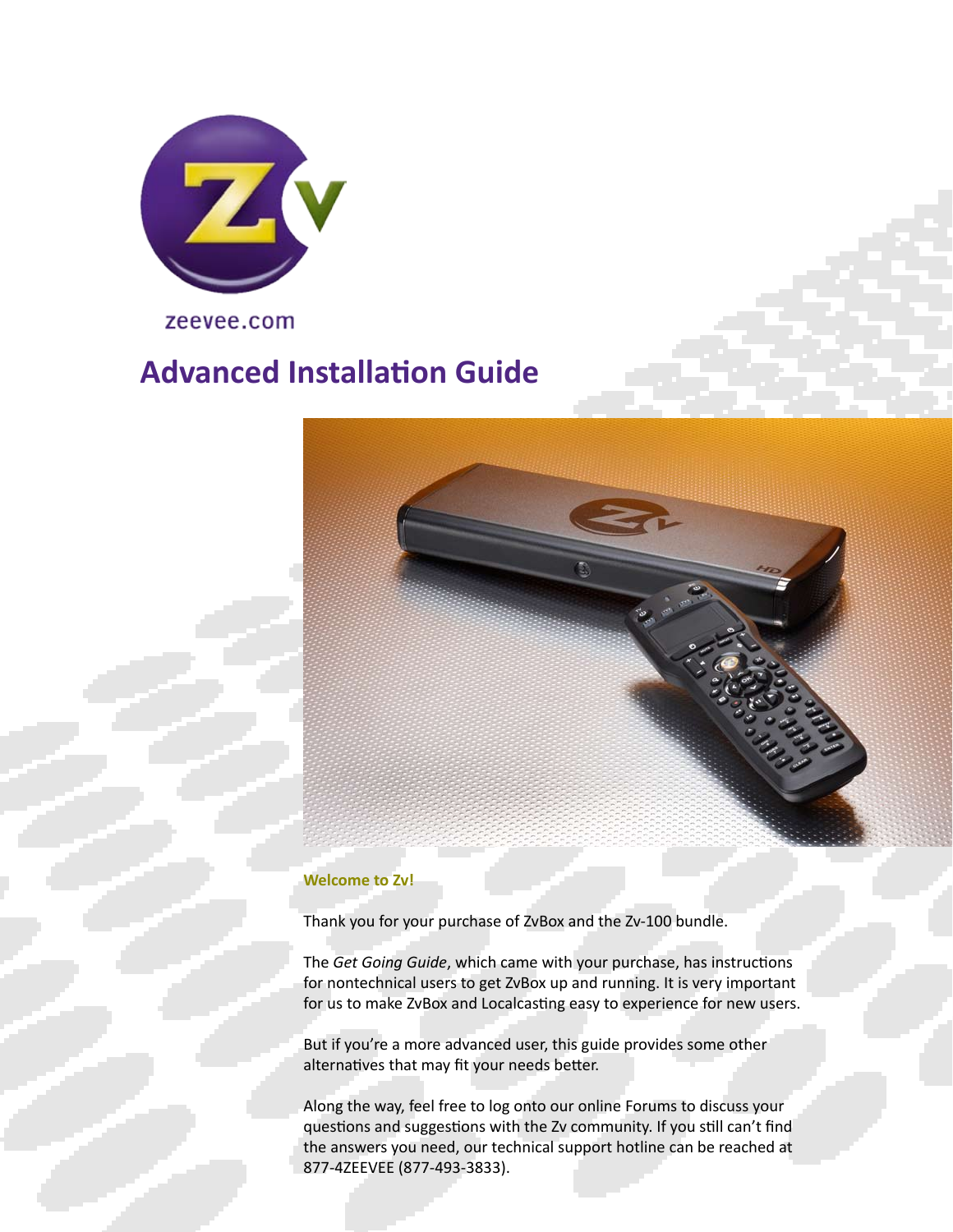## **Advanced Installation of ZvBox**

If you are a more advanced user, the standard installation may not be best for you if any of the following apply:

- You have or can install a direct coaxial cable connection from ZvBox to the root of the coaxial cable network.
- You would like to configure ZvBox with a dedicated and unattended Media Server PC.
- You do not want to drop channels with the supplied channel block filter.
- You have a large home and the TV coaxial cable outlets are fed by distribution amplifiers.

#### **Standard Installation**

Here is a typical cable installation before ZvBox has been installed:



In a standard installation, ZvBox Localcasts into the coaxial cable distribution tree in the reverse direction from any outlet in the home. The Localcast signal travels back towards the root of the tree until it is reflected off the supplied filter then reverses direction to travel forward so it can be received at the remaining coaxial cable outlets in the home. The filter also insures that the Localcast channel is confined within the home.

Place the channel block filter as close as possible to the splitter. If possible, connect it to the splitter input as shown in Figure 2 below.

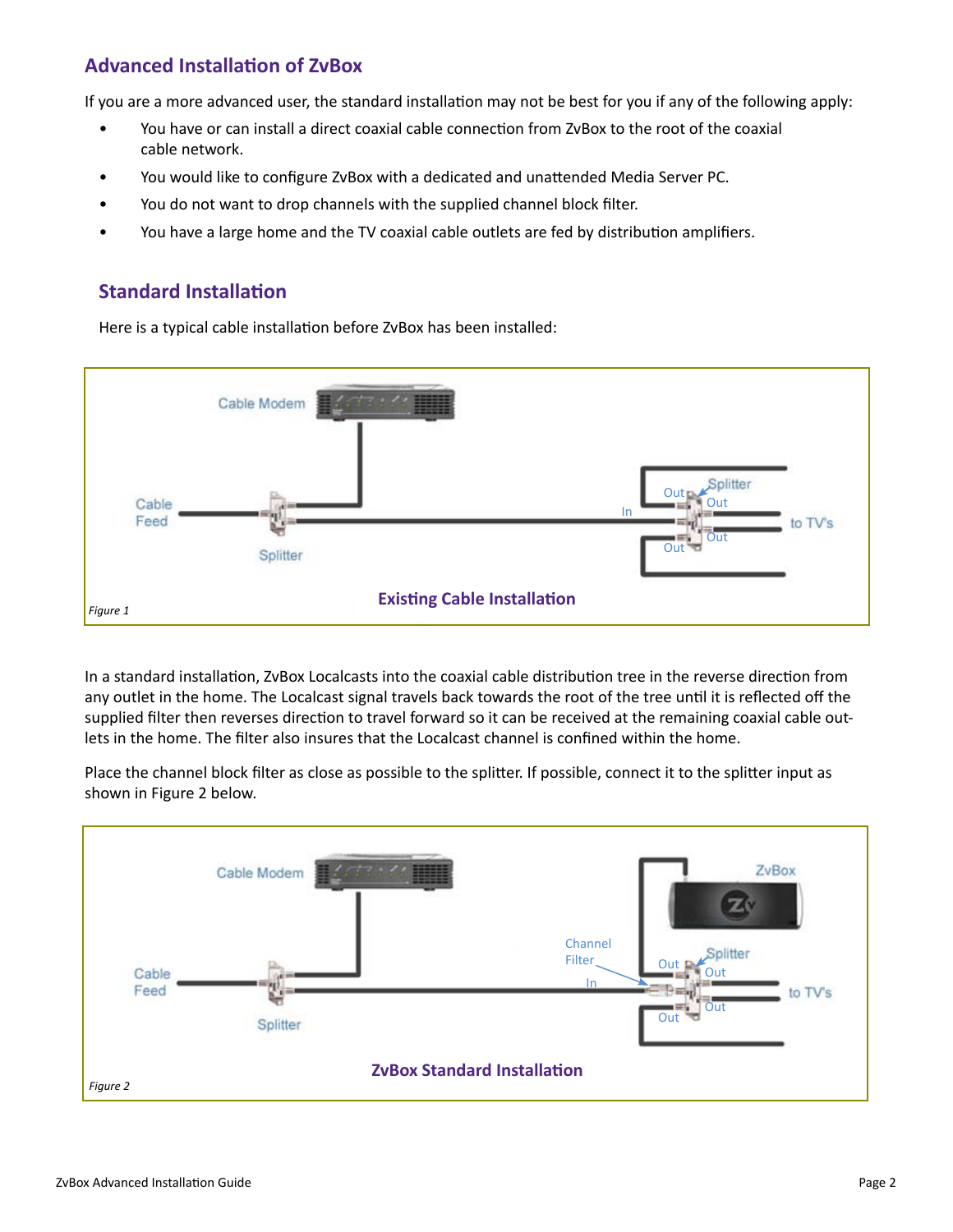### **Feed Forward Installation**

In a feed-forward installation, ZvBox is connected to the root of the coaxial cable network, using a 2:1 splitter as a combiner (see Fig. 3 below). The Localcast channel that ZvBox creates is simply added to the channels that come from the cable provider.



ZvBox is capable of creating a Localcast channel on any unused channel slot. During setup, ZvBox scans all 135 channels to determine which channels are in use and creates a log. In a text viewer application such as Note Pad, open the TVRF.OUT file, located in the ZV folder on your hard drive, then find an open channel frequency:

|                | ■ tvrf.out - WordPad |                              |                     |              | -9-<br>$\Box$  | $\mathbf{x}$ |
|----------------|----------------------|------------------------------|---------------------|--------------|----------------|--------------|
|                |                      | File Edit View Insert Format | Help                |              |                |              |
| ▯空ᇦ            |                      | 48 Q M                       | * 毛鼻い<br>粵          |              |                |              |
|                | Channel              | Mod<br>FreqOffsetEnergy      | FreqHz<br>Occupancy | FreqOffsetHz | FreqEnergy     | E            |
| $\overline{2}$ | $\Omega$             | qam std                      | 55250000<br>open    | 57000000     | $\Omega$       |              |
| 3              | ٥                    | qam std                      | 61250000<br>open    | 63000000     | $\circ$        |              |
| 4              | $\Omega$             | qam std                      | 67250000<br>open    | 69000000     | $\Omega$       |              |
| 5              | $\mathbf 0$          | qam std                      | 77250000<br>open    | 79000000     | o              |              |
| 6              | $\Omega$             | qam std                      | 83250000<br>open    | 85000000     | $\Omega$       |              |
| 95             | $\Omega$             | qam std                      | 91250000<br>open    | 93000000     | $\circ$        |              |
| 96             | $\mathbf 0$          | qam std                      | 97250000<br>open    | 99000000     | O              |              |
| 97             | o                    | qam std                      | 103250000<br>open   | 105000000    | $\Omega$       |              |
| 98             | 0                    | qam std                      | 109275000<br>ntsc   | 111025000    | $\overline{2}$ |              |
| 99             | o                    | qam std                      | 115275000<br>open   | 117025000    | $\circ$        |              |
|                | For Help, press F1   |                              |                     |              | <b>NUM</b>     |              |

*Figure 4*

During setup, when prompted to enter the Broadcast Channel number (i.e., 125, 135, or "Other") choose "Other" and enter the broadcast number you selected from the log. Avoid selecting channel 97 as many cable companies use that channel to transmit data.

If all channels are used then a Channel Filter must be installed to make room for ZvBox's Localcast channel. If there is a spare channel then no channels need to be dropped and no filter is needed.